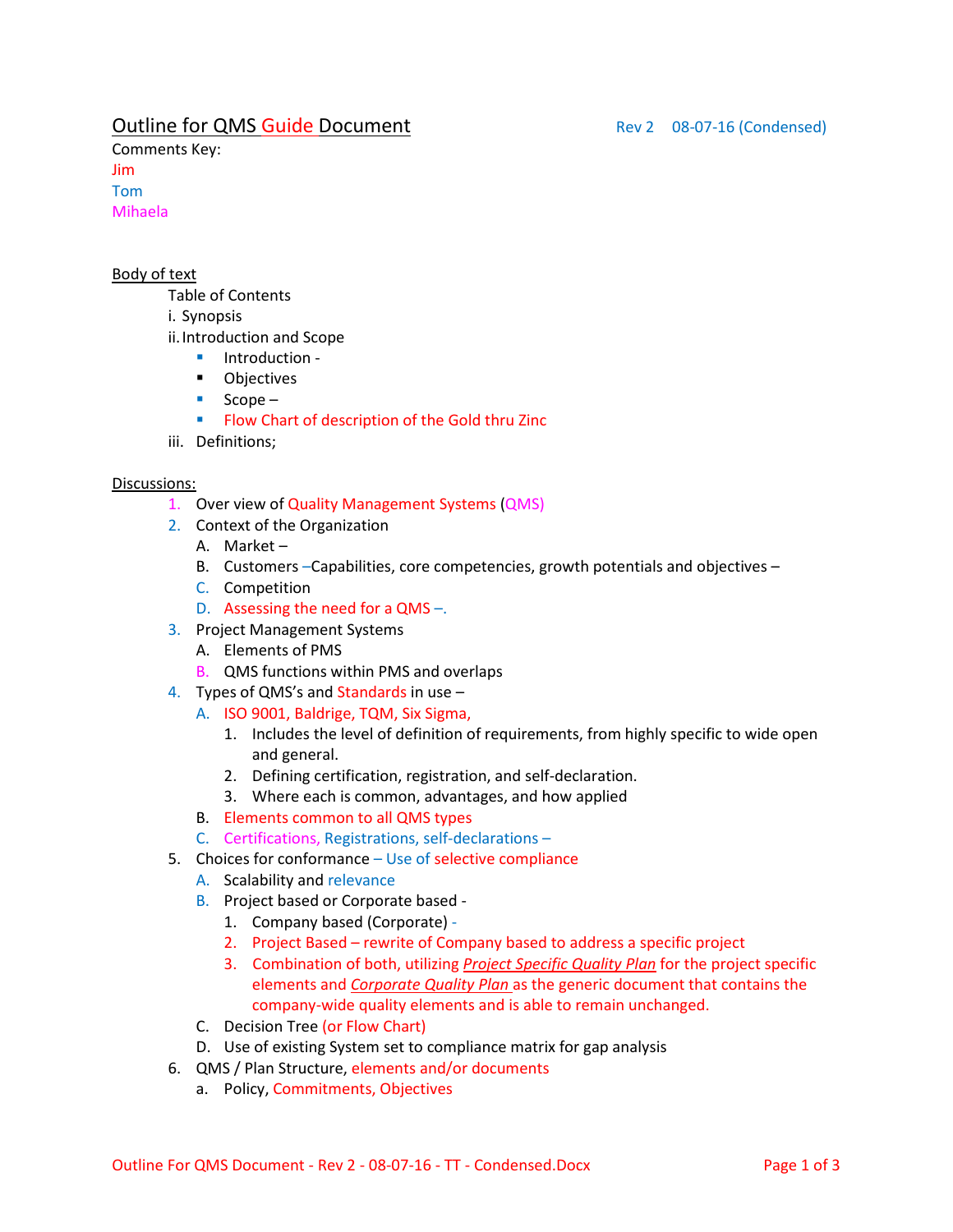- b. Quality Plan elements Quality Plan (Objectives and Commitments)
- c. Procedures
- d. Work Methods
- e. Quality Manual –
- 7. Implementation
	- a. Senior Management Leadership
	- b. Quality Manager Leadership
	- c. Employee Involvement
	- d. Training
	- e. Roll out
	- f. Audit process
	- g. Feedback and improvement
		- 1. Measurement
		- 2. Adjustment
		- 3. Management review

Tools for use on company and project level (shown in appendices)

#### Per Tom

App A: QMS / Quality Plan Template (Per Tom)

- Mission Statement / Quality Policy / Signatures
- Project Description Sheet
- Objectives
- Main processes
- ISO Elements (Can be set in any order). May be best to pick a template that is out of order from ISO (maybe a Baldrige one) to show how the Compliance Matrix can put it in order with regards to ISO 9001-2015 (or any other defined standard for that matter).

#### Per Jim

Appendix A: QMS / Corporate Quality Plan Template (Per Jim)

- *Project Specific Quality Plan* -
- Quality Plan Mission Statement / Quality Policy / Signatures
- Objectives
- Company or project processes summary.
- ISO 9001 Elements –

#### App B ISO 9001-2015 Discussions and Commentary

- Not intended to cover every single subclause when they can be combined into a single thought or concept.
- Can provide a paraphrase of the clauses and commentary on the meaning and application.

#### App C: ISO 9001-2015 Compliance Matrix

Filled out per the QMS/Quality Plan Template to show alignment with the 9001. (This is a bit of work in terms of matching it all up. )

App D: QMS Responsibility (Accountability) Matrix

App E: Subcontractor Compliance Matrix [or Subcontractor Requirements and Status]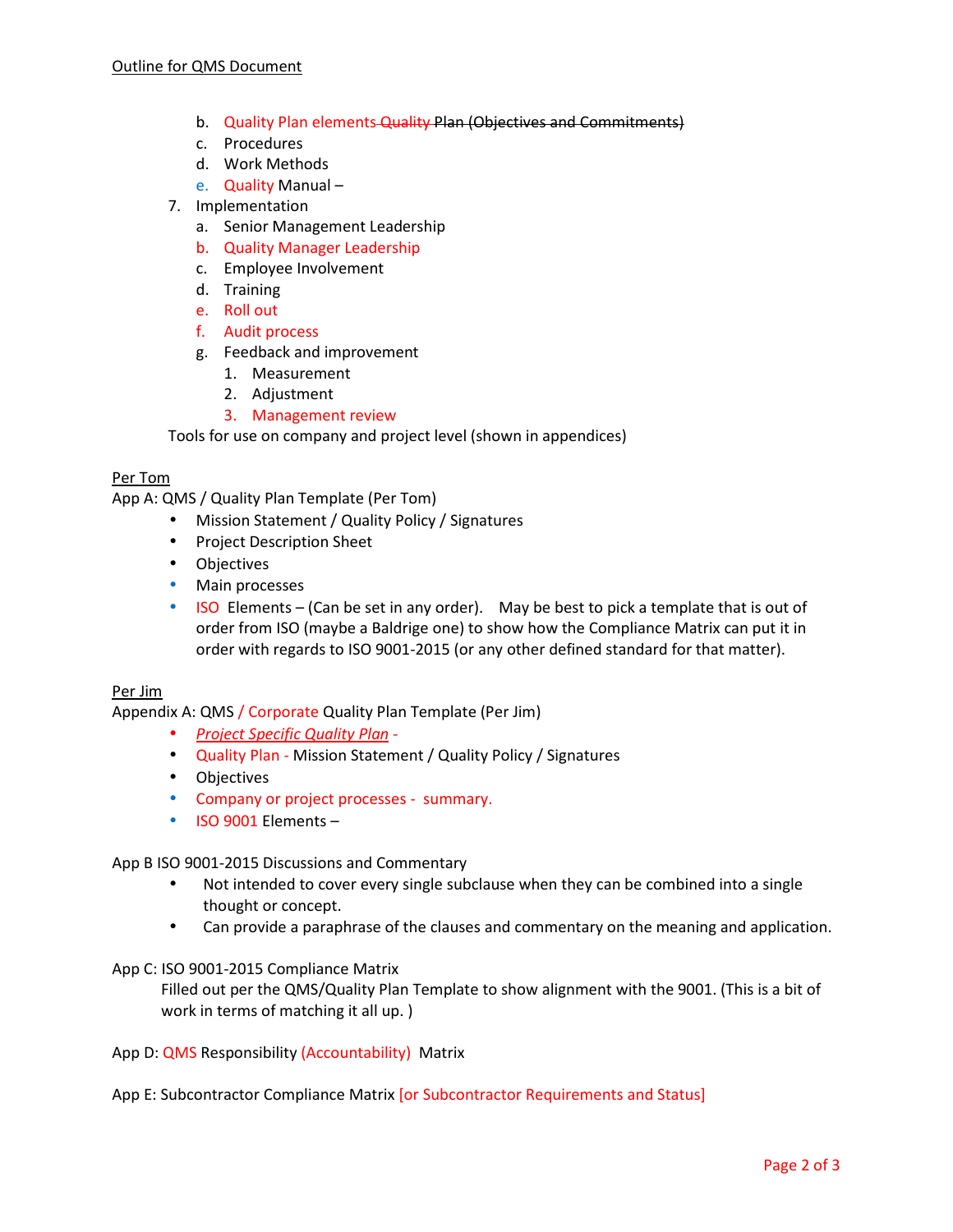App: F: Training Records / Qualifications Matrix?

App G: Procedures (Quality Management Procedures)

App H: Inspection and Test Plan Example(s)?

App I: Work Method Examples

App J: Org Chart?

App K: Process Mapping?

App L: Templates for Quality Records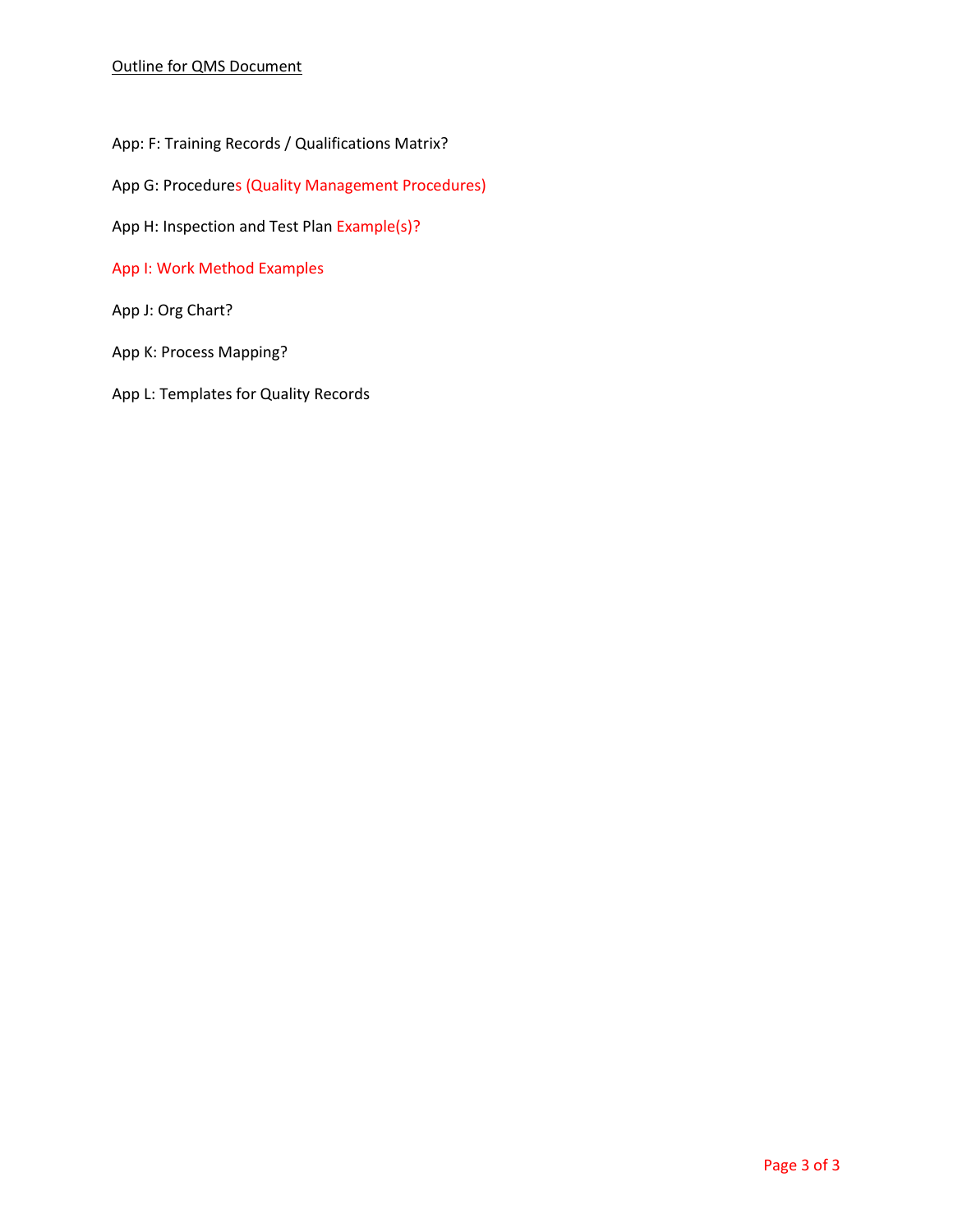## SP and Technical Session Deadlines

|  |                                                                         | Philadelphia, PA<br><b>Fall 2016</b><br>October 23-27, 2016 | Detroit, MI<br>Spring 2017<br>March 26-30, 2017 | Anahiem, CA<br><b>Fall 2017</b><br>October 15-19, 2017 | Salt Lake City, UT<br>Spring 2018<br>March 25-29, 2018 | Fall<br>Las Vegas, NV<br>2018<br>October 14-18, 2018 | Quebec City,<br>Quebec Canada<br>Spring 2019<br>March 24-28, 2019 | <b>Deadline</b><br><b>Requirements</b>                                                                 |
|--|-------------------------------------------------------------------------|-------------------------------------------------------------|-------------------------------------------------|--------------------------------------------------------|--------------------------------------------------------|------------------------------------------------------|-------------------------------------------------------------------|--------------------------------------------------------------------------------------------------------|
|  | <b>Convention Theme</b>                                                 | <b>Revolutionary Concrete</b>                               | <b>Driving Concrete</b><br>Technnology          | <b>Making Connections</b>                              | <b>Grand America &amp; Little</b><br>America<br>Y Y    | <b>TBD</b>                                           | <b>TBD</b>                                                        | <b>Please contact staff</b><br>if the deadlines<br>cannot be met                                       |
|  | <b>Preliminary Session</b><br>Request                                   | November 13, 2015                                           | April 22, 2016                                  | October 28, 2016                                       | March 31, 2017                                         | October 20, 2017                                     | March 30, 2018                                                    | Friday after the<br>Convention one year<br>before the Session                                          |
|  | <b>Call for Papers in</b><br>Concrete<br>International<br>requested     | June 24, 2015                                               | November 25, 2015                               | June 15, 2016                                          | November 23, 2016                                      | June 14, 2017                                        | November 22, 2017                                                 | 16 Months before the<br>Session                                                                        |
|  | All Abstracts received<br>by Moderator                                  | February 22, 2016                                           | July 25, 2016                                   | February 13, 2017                                      | July 24, 2017                                          | February 12, 2018                                    | July 23, 2018                                                     | 8 Months before<br>the Session                                                                         |
|  | (Co)Moderator<br>Training completed                                     | April 17, 2016                                              | October 23, 2016                                | March 26, 2017                                         | October 15, 2017                                       | March 25, 2018                                       | October 14, 2018                                                  | At least one<br>Convention before<br>the Session                                                       |
|  | <b>Final Session</b><br><b>Request</b>                                  | April 22, 2016                                              | October 28, 2016                                | March 31, 2017                                         | October 20, 2017                                       | March 30, 2018                                       | October 19, 2018                                                  | <b>Friday after</b><br>the preceding<br><b>Convention</b><br>(late submissions)<br>cannot be accepted) |
|  | <b>SP Preliminary</b><br>Request if it is to be<br>available at Session | April 24, 2015                                              | September 25, 2015                              | April 15, 2016                                         | September 23, 2016                                     | April 14, 2017                                       | September 22, 2017                                                | 18 Months before<br>the Session                                                                        |
|  | <b>SP Final Material if</b><br>it is to be available<br>at Session      | July 23, 2016                                               | December 24, 2016                               | July 15, 2017                                          | December 23, 2017                                      | July 14, 2018                                        | December 22, 2018                                                 | <b>3 Months before</b><br>the Session                                                                  |
|  | SP Final Material if<br>produced after<br>Session                       | October 23, 2018                                            | March 26, 2019                                  | October 15, 2019                                       | March 24, 2020                                         | October 13, 2020                                     | March 23, 2021                                                    | 2 Years after the<br>Session at the latest                                                             |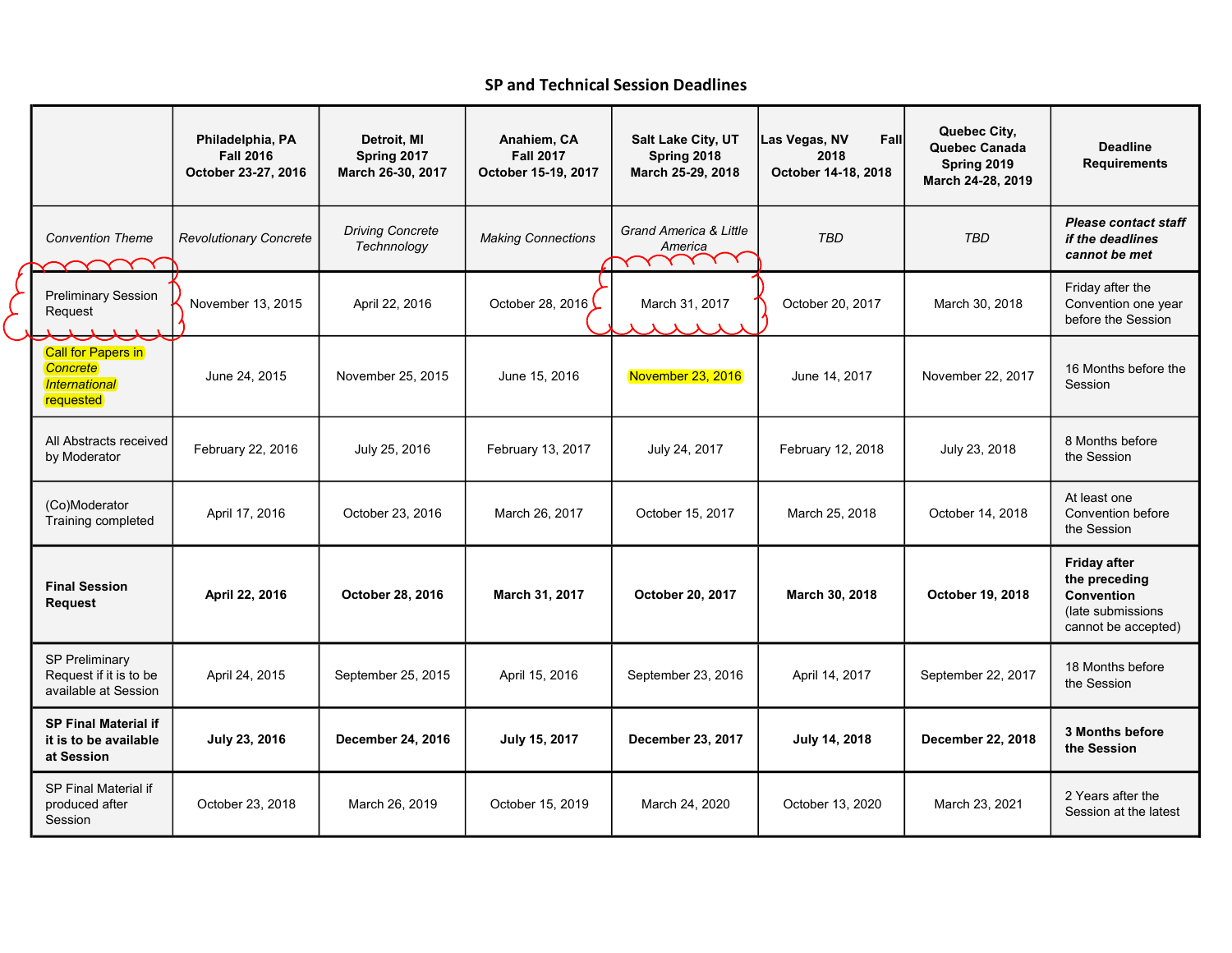## **ACI 121 Anaheim Mini Session – Abstracts**

#### **121.1R - 2016 –** *Guide to Quality Management Auditing in the Concrete Industry* Mini-Presentation 1 - Tom Tyler 20 minutes

- ACI 121.1R document presentation, showcasing the guide to the methodology of audits including common processes, design, and construction.
- It will speak to the objectives of the 121.1R-2016, describe its structure, and discuss scalability and relevancy.

### *Quality Auditing Guide and Industry Practices*

Mini-Presentation 2 – Jinesh Mehta/Divyesh Vora 30 minutes

- Comparison of quality management auditing guide to some of the industry practices
- Demonstrate how Caltrans performs audit of precast concrete facilities
- Discuss key elements from the guide and how they are implemented on day to day basis
- Discuss challenges and lessons learned from auditing practices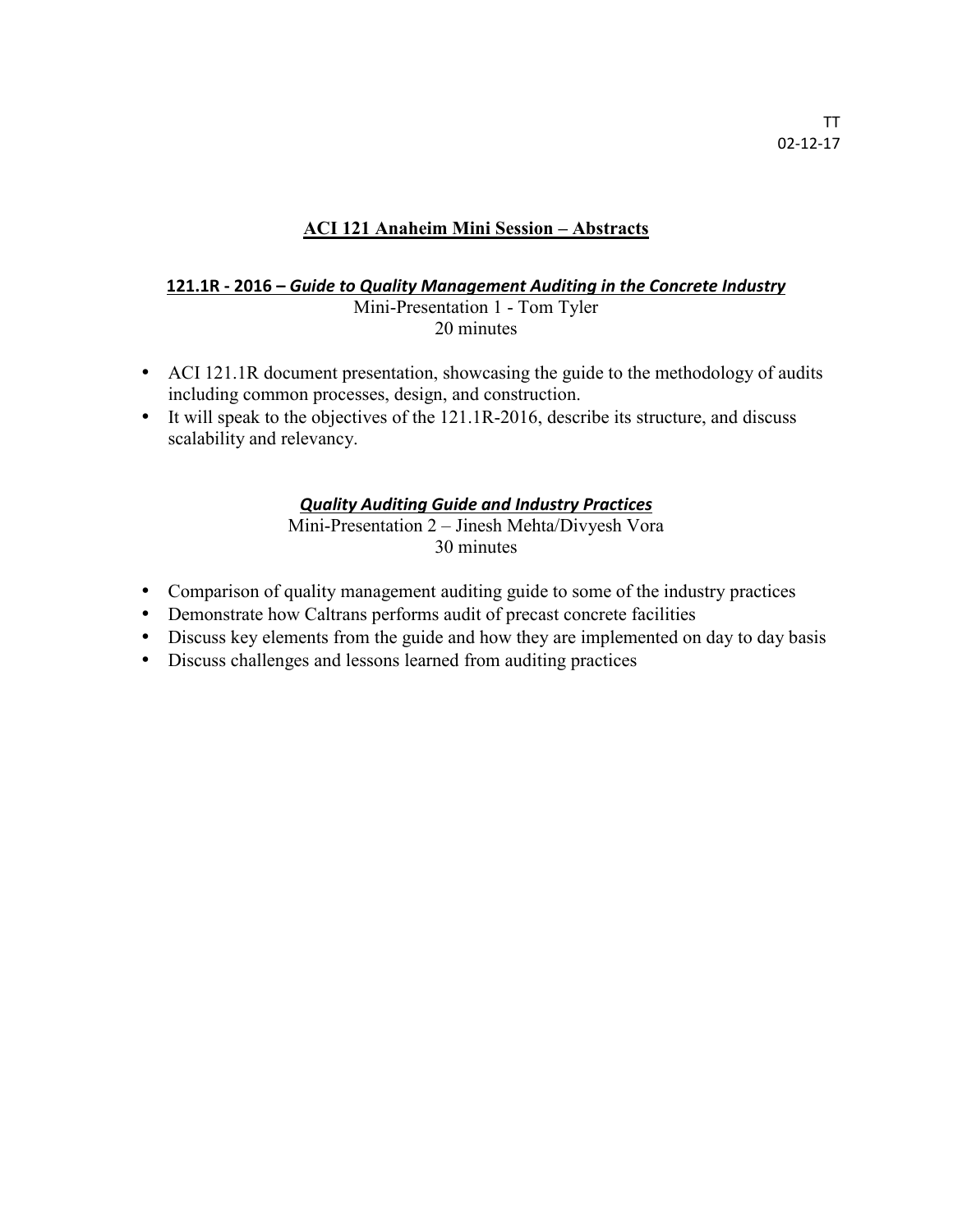## *Preliminary Session Request – Salt Lake City*

## Suggest Title "Quality Management: The Common Thread of Good Practice"

### **Synopsis**

Beyond the technical aspects, the practice of quality management is about people, relationships, and processes that can have a huge impact on results. Where does one find this type of content, and who will be so bold as to start this discussion? These topics are discussed in many committee meetings where of the most passionate debates revolve around them and how industry stakeholders work together. The concrete industry will benefit from a healthy discussion in a public forum on QMS implementation. The hosting of various speakers, topics, and perspectives will help to engage subject matter experts, highlight practices, and impact other committee documents.

### **Possible Sessions or Speaker Topics at Future Conferences**

- 1. Introduction of the new 121.1R-16 *"Guide to Quality Management Audits in the Concrete Industry".*
- 2. Updating of the 121R-08 *"Guide for Concrete Construction Quality Systems in Conformance with ISO 9001"* With the updating of the ISO 9001 Standard in 2015, Committee 121 sees the need to update 121R-08 accordingly. This will be a "QMS Guide" that is less prescriptive than ISO 9001 and presents a more diverse approach in addressing the needs of a broader range of organizations.
- 3. Pros and Cons of Various Basis Quality Standards in the Concrete Industry: From ISO to Lab Certification Programs, etc.
- 4. Driving Quality with Project Collaboration and Communication; QMS Deployment in a Fragmented World (For Owners, A/E firms, Structural Licensed Design Professionals, Construction Managers, Concrete Contractors, and Suppliers )
- 5. QMS Deployment for Various Project Delivery Methods DB, DBB, CM at Risk, etc.
- 6. Making Quality Relevant- Implementing Collaborated Project Specific Quality Plans; Replacing Reliance on Fragmented Quality Requirements from Multiple Stakeholders.
- 7. Design Quality through Peer Reviews, Formal Constructability Programs, and VDC Tools.
- 8. Best Practices for Concrete Construction Field Quality: Project Start up Meetings, Setting Project Expectations with Mock Ups, Craft Training, VDC Collaboration, Work Planning, etc.
- 9. Quality Metrics and Methods for Tracking, Trending, and Improving Concrete Construction.
- 10. Best Practices for Inspection and Reporting Concrete Quality.
- 11. Best Practices for Coordination and Execution of Concrete Testing.
- 12. Project Performance Audits and Supplier Qualification Audits in the Concrete Construction Industry.
- 13. Leveraging Concrete Material Performance & Workability to Enhance the In Place Quality of Concrete.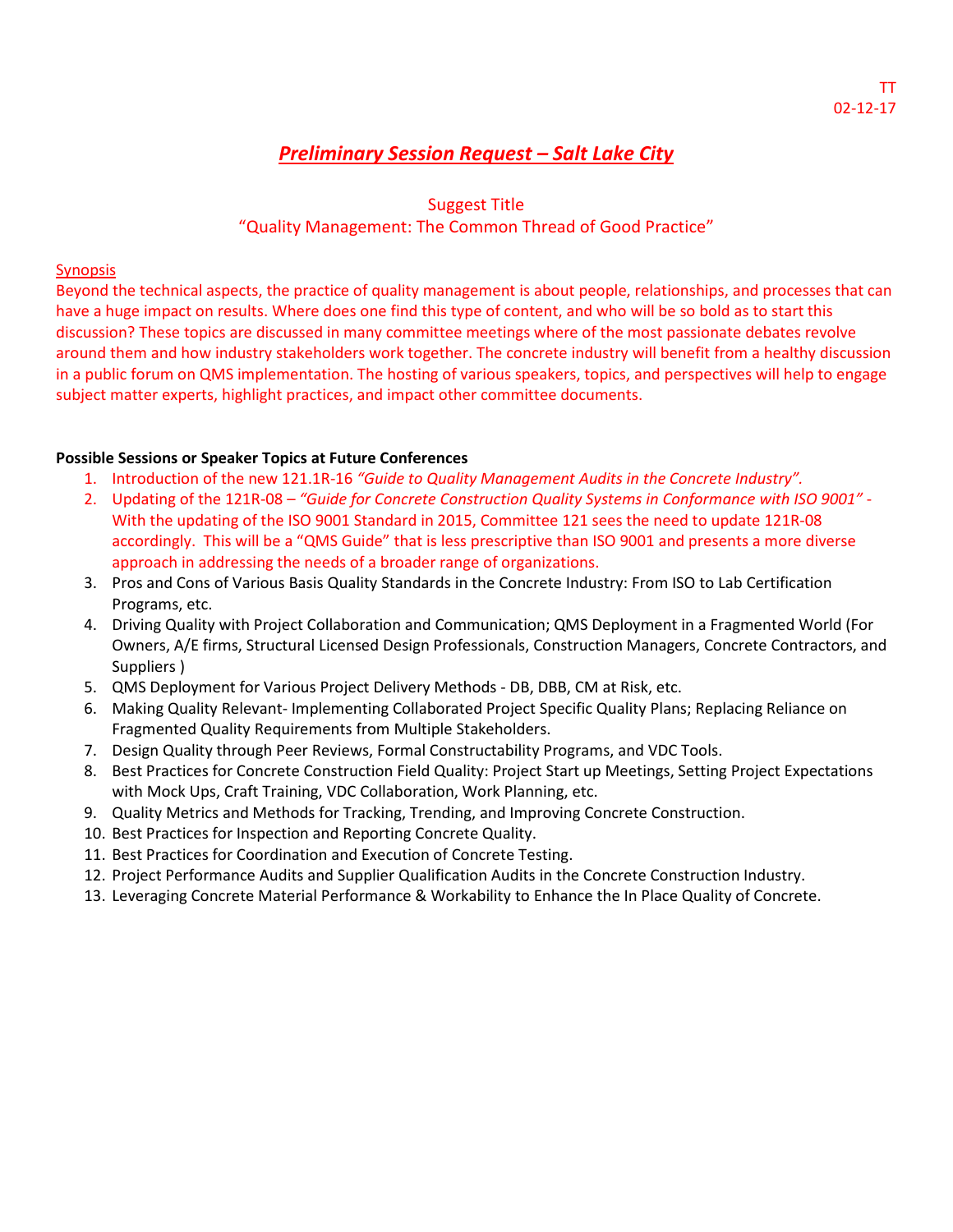## **AGENDA**

## **Committee 121 Quality Assurance Systems for Concrete**

**Detroit Marriott at the Renaissance Center Detroit, MI** 

> **Sunday, March 26, 2017 3:00 to 5:00 pm Room: GM Training Room 6**

## **MEMBERS:**

 *Chair Vice Chair Secretary* 

Thomas G. Tyler Jon B. Ardahl Michelle E. Walters

Godwin Q. Amekuedi Mihaela Birley Casimir Bognacki Paul D. Brooks Martin Brugger Martin J. Fradua Thomas M. Greene John Hausfeld Paul Hedli Stephen Marchese Anand S. Mehta Oon-Soo Ooi Jerry Parnes Johan C. F. Schor Eugene Takhtovich James R. Turnham Woody L. Vogt

## **CONSULTING MEMBERS**

Gajanan M. Sabnis Paul Zoltanetzky, Jr.

Stefanos J. Eapen Alejandro Graf Lopez Morris V. Huffman

## **ASSOCIATE MEMBERS**

Rongyun Xu

Dirar Alaa Mohammad Alhashim Keith S. Foster Mostafa M. Gad Alla **Arturo C. Gaytan** Jack Holley Jinesh Mehta Jose Rangel Peter Stamps